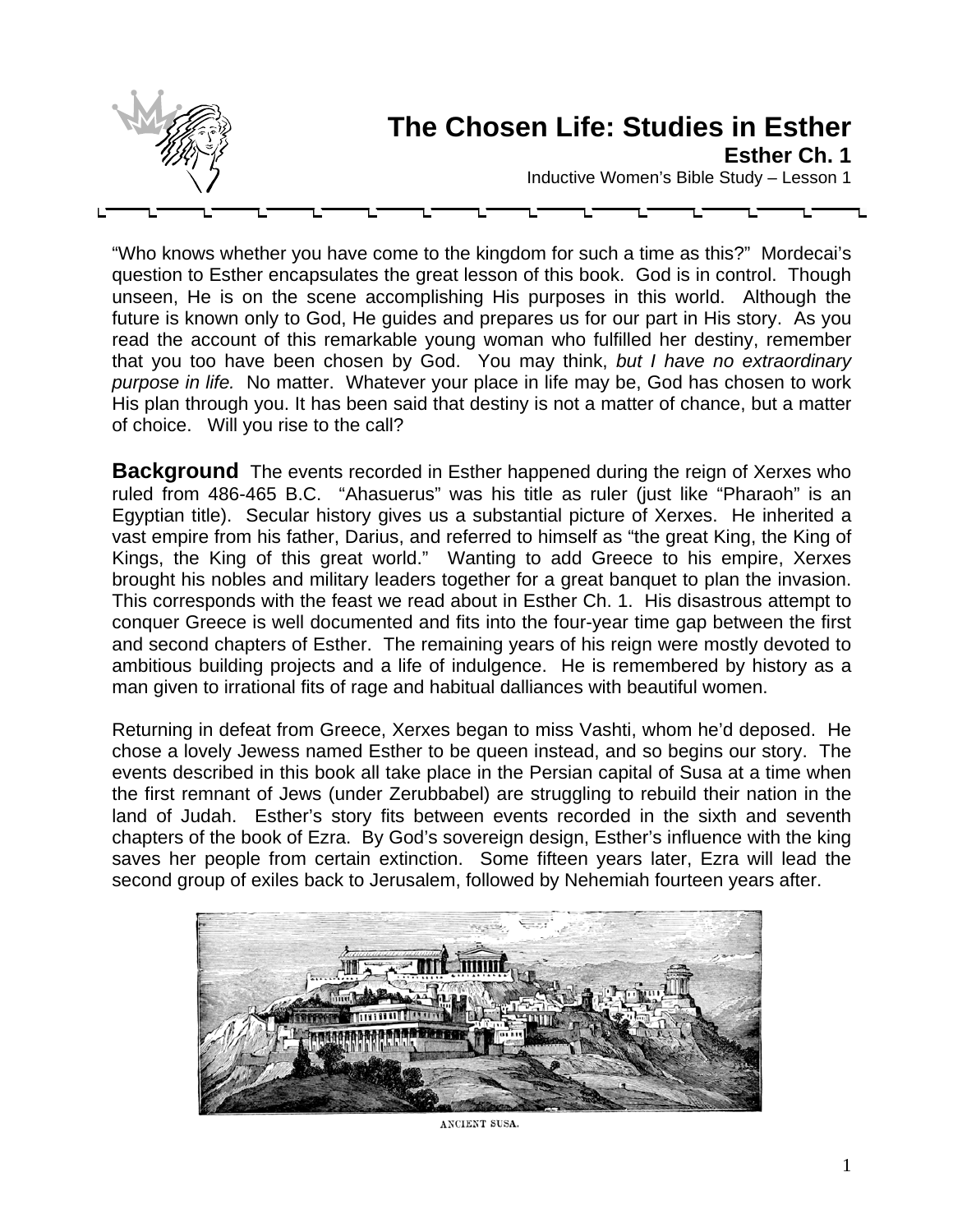

**Getting started.** Find a quiet place to study. Take your Bible, your lesson and any other study tools you want to use. Plan to spend about an hour each day on your lesson. *Pray.* Take time to settle your heart, focus your thoughts and ask the Lord to help you see with clear eyes.

*"Open my eyes to see the wonderful truths in Your law." – Psalm 119:18* **NLT**

**Esther Ch. 1** Read the passage, without interruption, two or three times. If possible, read from more than one Bible translation. Briefly describe in your own words what you have read.

\_\_\_\_\_\_\_\_\_\_\_\_\_\_\_\_\_\_\_\_\_\_\_\_\_\_\_\_\_\_\_\_\_\_\_\_\_\_\_\_\_\_\_\_\_\_\_\_\_\_\_\_\_\_\_\_\_\_\_\_\_\_\_\_\_\_\_\_\_\_\_\_\_\_\_\_\_ \_\_\_\_\_\_\_\_\_\_\_\_\_\_\_\_\_\_\_\_\_\_\_\_\_\_\_\_\_\_\_\_\_\_\_\_\_\_\_\_\_\_\_\_\_\_\_\_\_\_\_\_\_\_\_\_\_\_\_\_\_\_\_\_\_\_\_\_\_\_\_\_\_\_\_\_\_ \_\_\_\_\_\_\_\_\_\_\_\_\_\_\_\_\_\_\_\_\_\_\_\_\_\_\_\_\_\_\_\_\_\_\_\_\_\_\_\_\_\_\_\_\_\_\_\_\_\_\_\_\_\_\_\_\_\_\_\_\_\_\_\_\_\_\_\_\_\_\_\_\_\_\_\_\_

With each lesson, a "working" text is provided for your convenience. You can use this to scribble notes, write down word definitions, highlight events—whatever you find useful to your own personal study. The translation used will vary from week to week.

#### **Working Text for Esther Ch. 1**

New International Version (NIV)

1 This is what happened during the time of Xerxes, the Xerxes who ruled over 127 provinces stretching from India to Cush: 2 At that time King Xerxes reigned from his royal throne in the citadel of Susa, 3 and in the third year of his reign he gave a banquet for all his nobles and officials. The military leaders of Persia and Media, the princes, and the nobles of the provinces were present.

4 For a full 180 days he displayed the vast wealth of his kingdom and the splendor and glory of his majesty. 5 When these days were over, the king gave a banquet, lasting seven days, in the enclosed garden of the king's palace, for all the people from the least to the greatest, who were in the citadel of Susa. 6 The garden had hangings of white and blue linen, fastened with cords of white linen and purple material to silver rings on marble pillars. There were couches of gold and silver on a mosaic pavement of porphyry, marble, mother-of-pearl and other costly stones. 7 Wine was served in goblets of gold, each one different from the other, and the royal wine was abundant, in keeping with the king's liberality. 8 By the king's command each guest was allowed to drink in his own way, for the king instructed all the wine stewards to serve each man what he wished.

9 Queen Vashti also gave a banquet for the women in the royal palace of King Xerxes.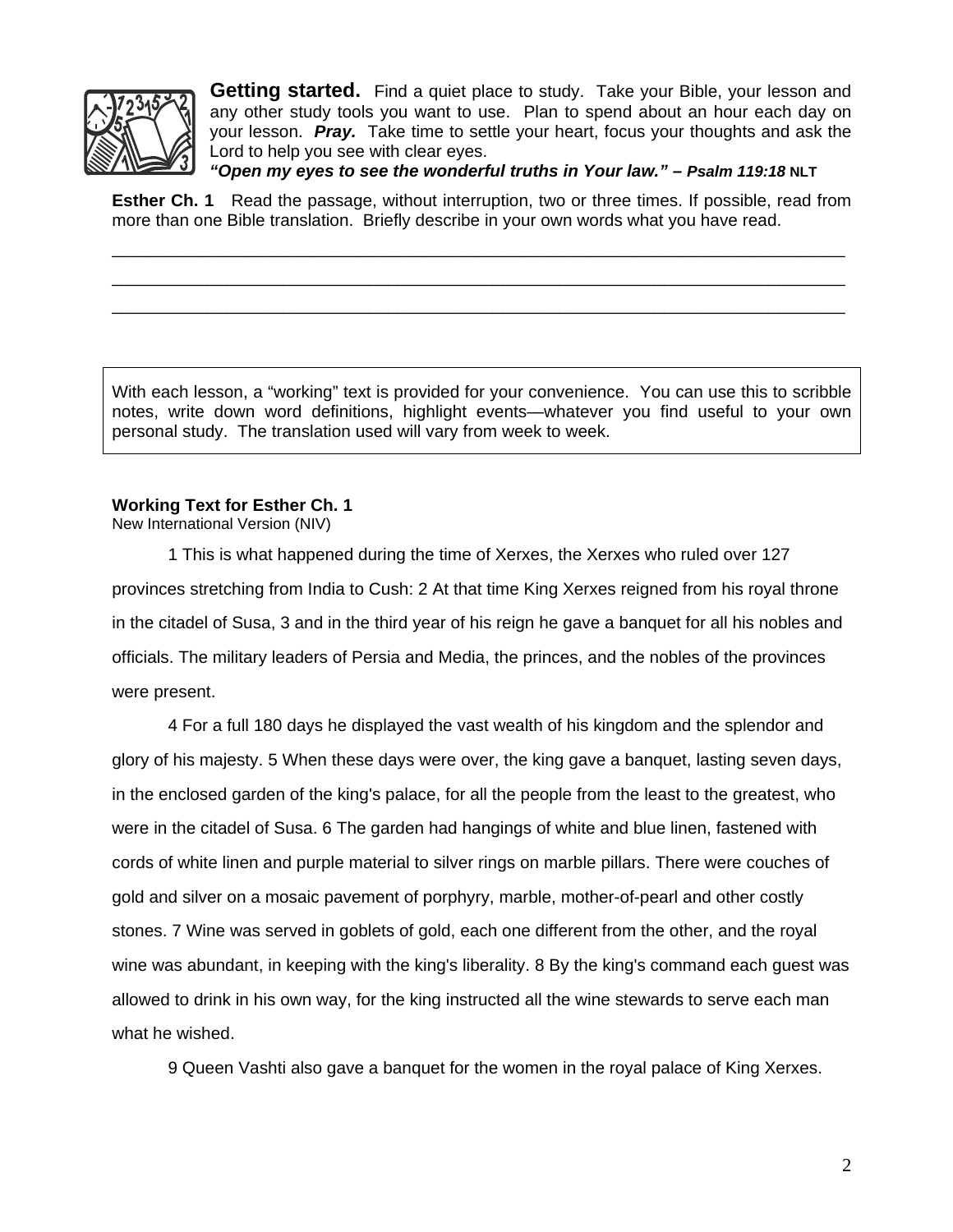10 On the seventh day, when King Xerxes was in high spirits from wine, he commanded the seven eunuchs who served him-Mehuman, Biztha, Harbona, Bigtha, Abagtha, Zethar and Carcas- 11 to bring before him Queen Vashti, wearing her royal crown, in order to display her beauty to the people and nobles, for she was lovely to look at. 12 But when the attendants delivered the king's command, Queen Vashti refused to come. Then the king became furious and burned with anger.

13 Since it was customary for the king to consult experts in matters of law and justice, he spoke with the wise men who understood the times 14 and were closest to the king-Carshena, Shethar, Admatha, Tarshish, Meres, Marsena and Memucan, the seven nobles of Persia and Media who had special access to the king and were highest in the kingdom.

15 "According to law, what must be done to Queen Vashti?" he asked. "She has not obeyed the command of King Xerxes that the eunuchs have taken to her."

16 Then Memucan replied in the presence of the king and the nobles, "Queen Vashti has done wrong, not only against the king but also against all the nobles and the peoples of all the provinces of King Xerxes. 17 For the queen's conduct will become known to all the women, and so they will despise their husbands and say, 'King Xerxes commanded Queen Vashti to be brought before him, but she would not come.' 18 This very day the Persian and Median women of the nobility who have heard about the queen's conduct will respond to all the king's nobles in the same way. There will be no end of disrespect and discord.

19 "Therefore, if it pleases the king, let him issue a royal decree and let it be written in the laws of Persia and Media, which cannot be repealed, that Vashti is never again to enter the presence of King Xerxes. Also let the king give her royal position to someone else who is better than she. 20 Then when the king's edict is proclaimed throughout all his vast realm, all the women will respect their husbands, from the least to the greatest."

21 The king and his nobles were pleased with this advice, so the king did as Memucan proposed. 22 He sent dispatches to all parts of the kingdom, to each province in its own script and to each people in its own language, proclaiming in each people's tongue that every man should be ruler over his own household.

Scripture taken from the HOLY BIBLE, NEW INTERNATION VERSION ©1973, 1978, 1984 by International Bible Society. Used by permission of Zondervan Publishing House. All rights reserved.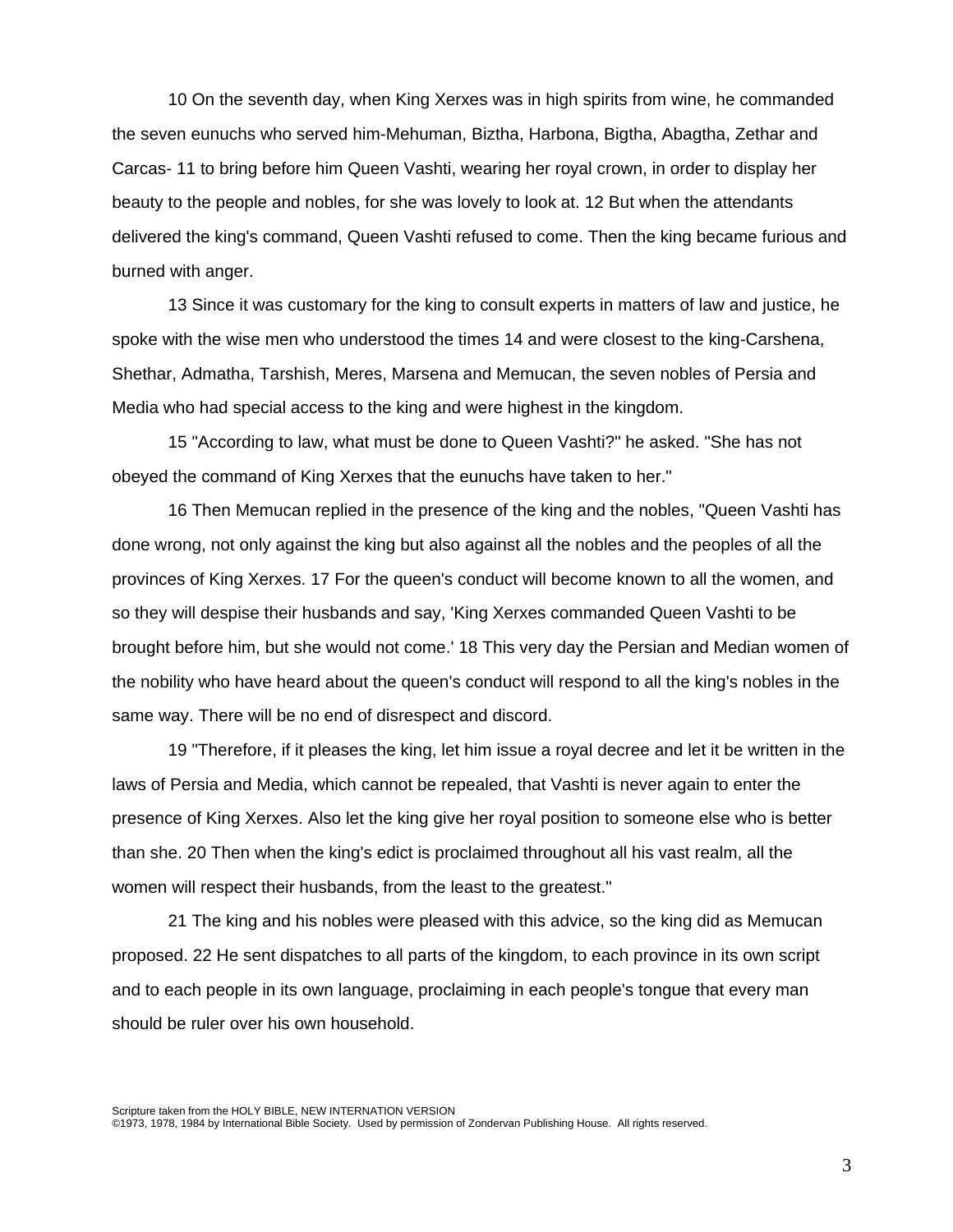

OBSERVATION **–** *What do I see?*

Read the section and record what you see. **Use the first column to keep track**

**of what you find in the Bible passage**. (Who? What? When? Where?) Follow along with the writer as he tells his story. Look for clues that tell you when and where the story is taking place. Who is mentioned and what part do they play? What events have taken place? What is happening now? How do the main characters respond to their situation?

**Use the second column to record information you gather from other sources.** You may want to look up names and places in a Bible dictionary, map or encyclopedia. What else can you discover about the people and places mentioned in this chapter?

You can also use this section to jot down your own thoughts and impressions about people and events. What do you observe about the king's character? What do you observe in the character and behavior of others in the story?

#### **Esther 1:1-9**

Bible Facts and Information: My Research and Observations: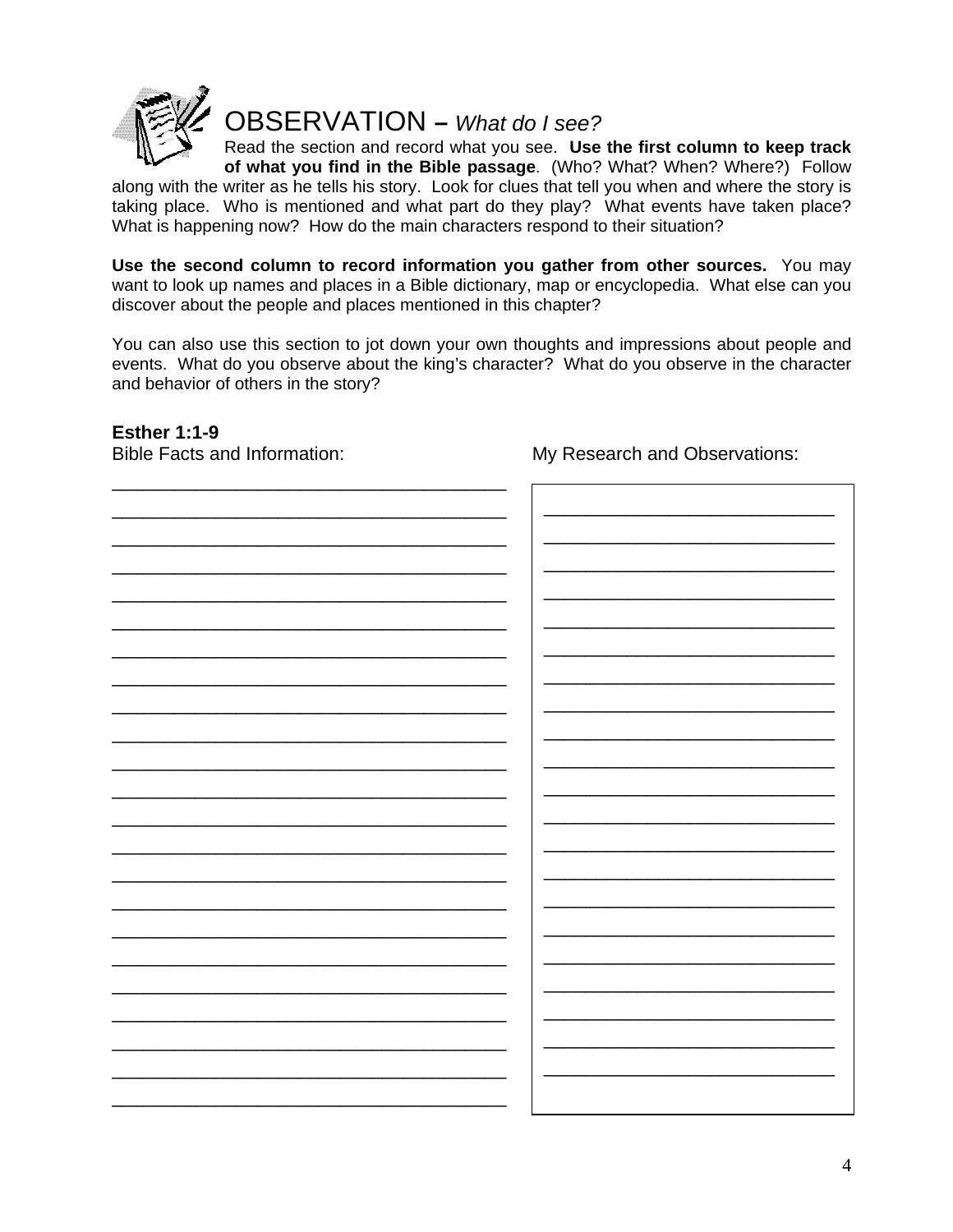# **Esther 1:10-12**

**Bible Facts and Information:** 

My Research and Observations:

| <b>Esther 1:13-22</b> |  |
|-----------------------|--|
|                       |  |
|                       |  |
|                       |  |
|                       |  |
|                       |  |
|                       |  |
|                       |  |
|                       |  |
|                       |  |
|                       |  |
|                       |  |
|                       |  |
|                       |  |
|                       |  |
|                       |  |
|                       |  |
|                       |  |
|                       |  |
|                       |  |
|                       |  |
|                       |  |
|                       |  |
|                       |  |
|                       |  |
|                       |  |
|                       |  |
|                       |  |
|                       |  |
|                       |  |
|                       |  |
|                       |  |
|                       |  |
|                       |  |
|                       |  |
|                       |  |
|                       |  |
|                       |  |
|                       |  |
|                       |  |
|                       |  |
|                       |  |
|                       |  |
|                       |  |
|                       |  |
|                       |  |
|                       |  |
|                       |  |
|                       |  |
|                       |  |
|                       |  |
|                       |  |
|                       |  |
|                       |  |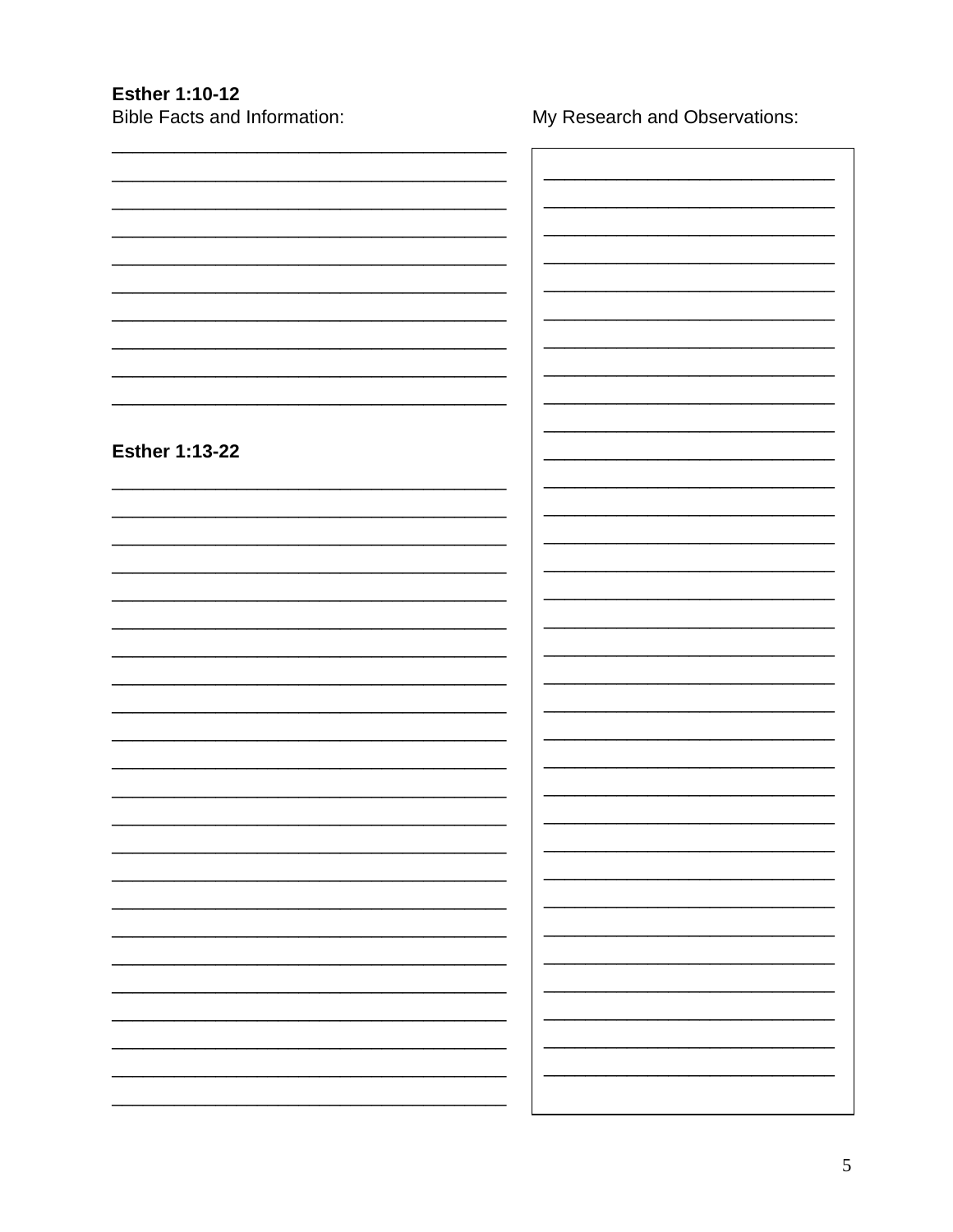

## **INTERPRETATION –** *What does it mean?*

**Look for a spiritual lesson**. Be careful not to read into the Bible an idea that is not there. Examine each verse in light of the verses around it. To help you find a spiritual lesson, ask questions such as, "Is there a command to obey? A promise to claim? A condition to that promise? Is there a warning to heed? An example to follow or avoid?" **State the lesson in one simple sentence.**



#### **APPLICATION** – *How does it apply to me?*

We don't study the Bible just to gather information—we want to spiritually grow. Our heart needs to be open to change. The only way to move truth off the pages of your Bible and into your life is to *put it into action***.** 

To apply a spiritual lesson, we must examine ourselves and take deliberate steps to do something with what we have learned. Ask yourself:Is this a new lesson, or does it reinforce what I already know? What does it challenge me to do? Does it point out error in my attitude or actions? What changes does it require?Think of how the lesson relates to you and what specific course of action you will take. **Write your application in the form of a question to make it personal.** 

#### **Esther 1:1-9**

| <b>Esther 1:10-12</b>                                                                                                 |
|-----------------------------------------------------------------------------------------------------------------------|
|                                                                                                                       |
| <u> 1989 - Johann Stoff, deutscher Stoff, der Stoff, der Stoff, der Stoff, der Stoff, der Stoff, der Stoff, der S</u> |
| <b>Esther 1:13-22</b>                                                                                                 |
|                                                                                                                       |
|                                                                                                                       |
| <b>Summary</b>                                                                                                        |
| Write a simple sentence that summarizes what the chapter is about.                                                    |

\_\_\_\_\_\_\_\_\_\_\_\_\_\_\_\_\_\_\_\_\_\_\_\_\_\_\_\_\_\_\_\_\_\_\_\_\_\_\_\_\_\_\_\_\_\_\_\_\_\_\_\_\_\_\_\_\_\_\_\_\_\_\_\_\_\_\_\_\_\_

Give a title to the chapter that will help you personally to remember it.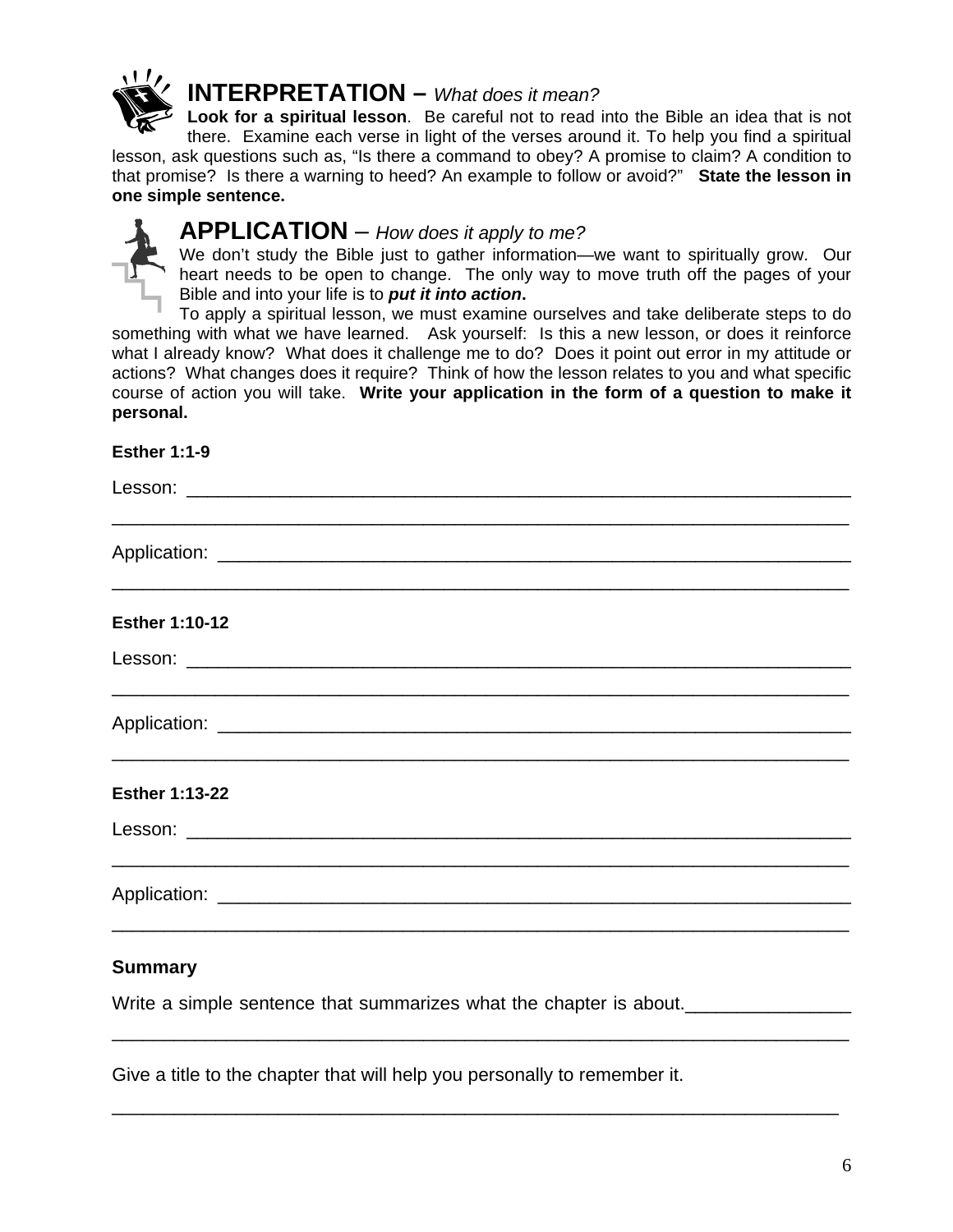**Take A Closer Look** 



## **"But Queen Vashti refused to come…"**

Esther 1:12

Sometimes we have to make hard decisions. Thrust into a situation beyond our control, we are faced with a choice. Pressure bears as we weigh the options—do what is right…do what is easiest…do what is safe…do what everyone expects you to do. Queen Vashti found herself in such a situation. Esther would face even greater pressure later.

Over the years, Vashti has been portrayed as both a rebellious wife or as a woman of strong conviction for her refusal to obey the king's command. The fact is, the writer doesn't explain her motive. We can't say with certainty what Vashti's reasons were but we see that her decision had long-term consequences. We make decisions every day, some more important than others. What do our choices say about us? Take a closer look and consider what the Lord wants to show you about making choices.

How can we learn to make good choices? Contemplate what the following verses teach and answer in your own words.

| Proverbs 19:20 <b>Proverse and Contract Contract Contract Contract Contract Contract Contract Contract Contract Contract Contract Contract Contract Contract Contract Contract Contract Contract Contract Contract Contract Cont</b> |  |  |
|--------------------------------------------------------------------------------------------------------------------------------------------------------------------------------------------------------------------------------------|--|--|

We can learn from the example of others. The following verses give a glimpse of people making an important choice. Consider two things: 1) How their choice reveals what is important to them; and 2) What their example teaches you.

\_\_\_\_\_\_\_\_\_\_\_\_\_\_\_\_\_\_\_\_\_\_\_\_\_\_\_\_\_\_\_\_\_\_\_\_\_\_\_\_\_\_\_\_\_\_\_\_\_\_\_\_\_\_\_\_\_\_\_\_\_\_\_\_\_\_\_\_\_\_\_

\_\_\_\_\_\_\_\_\_\_\_\_\_\_\_\_\_\_\_\_\_\_\_\_\_\_\_\_\_\_\_\_\_\_\_\_\_\_\_\_\_\_\_\_\_\_\_\_\_\_\_\_\_\_\_\_\_\_\_\_\_\_\_\_\_\_\_\_\_\_\_

\_\_\_\_\_\_\_\_\_\_\_\_\_\_\_\_\_\_\_\_\_\_\_\_\_\_\_\_\_\_\_\_\_\_\_\_\_\_\_\_\_\_\_\_\_\_\_\_\_\_\_\_\_\_\_\_\_\_\_\_\_\_\_\_\_\_\_\_\_\_\_

\_\_\_\_\_\_\_\_\_\_\_\_\_\_\_\_\_\_\_\_\_\_\_\_\_\_\_\_\_\_\_\_\_\_\_\_\_\_\_\_\_\_\_\_\_\_\_\_\_\_\_\_\_\_\_\_\_\_\_\_\_\_\_\_\_\_\_\_\_\_\_

Eve – Genesis 3:1-6 \_\_\_\_\_\_\_\_\_\_\_\_\_\_\_\_\_\_\_\_\_\_\_\_\_\_\_\_\_\_\_\_\_\_\_\_\_\_\_\_\_\_\_\_\_\_\_\_\_\_\_\_\_\_

Lot – Genesis 13:10-13

Joseph – Genesis 39:6-12 \_\_\_\_\_\_\_\_\_\_\_\_\_\_\_\_\_\_\_\_\_\_\_\_\_\_\_\_\_\_\_\_\_\_\_\_\_\_\_\_\_\_\_\_\_\_\_\_\_

Ruth – Ruth 1:14-18 \_\_\_\_\_\_\_\_\_\_\_\_\_\_\_\_\_\_\_\_\_\_\_\_\_\_\_\_\_\_\_\_\_\_\_\_\_\_\_\_\_\_\_\_\_\_\_\_\_\_\_\_\_\_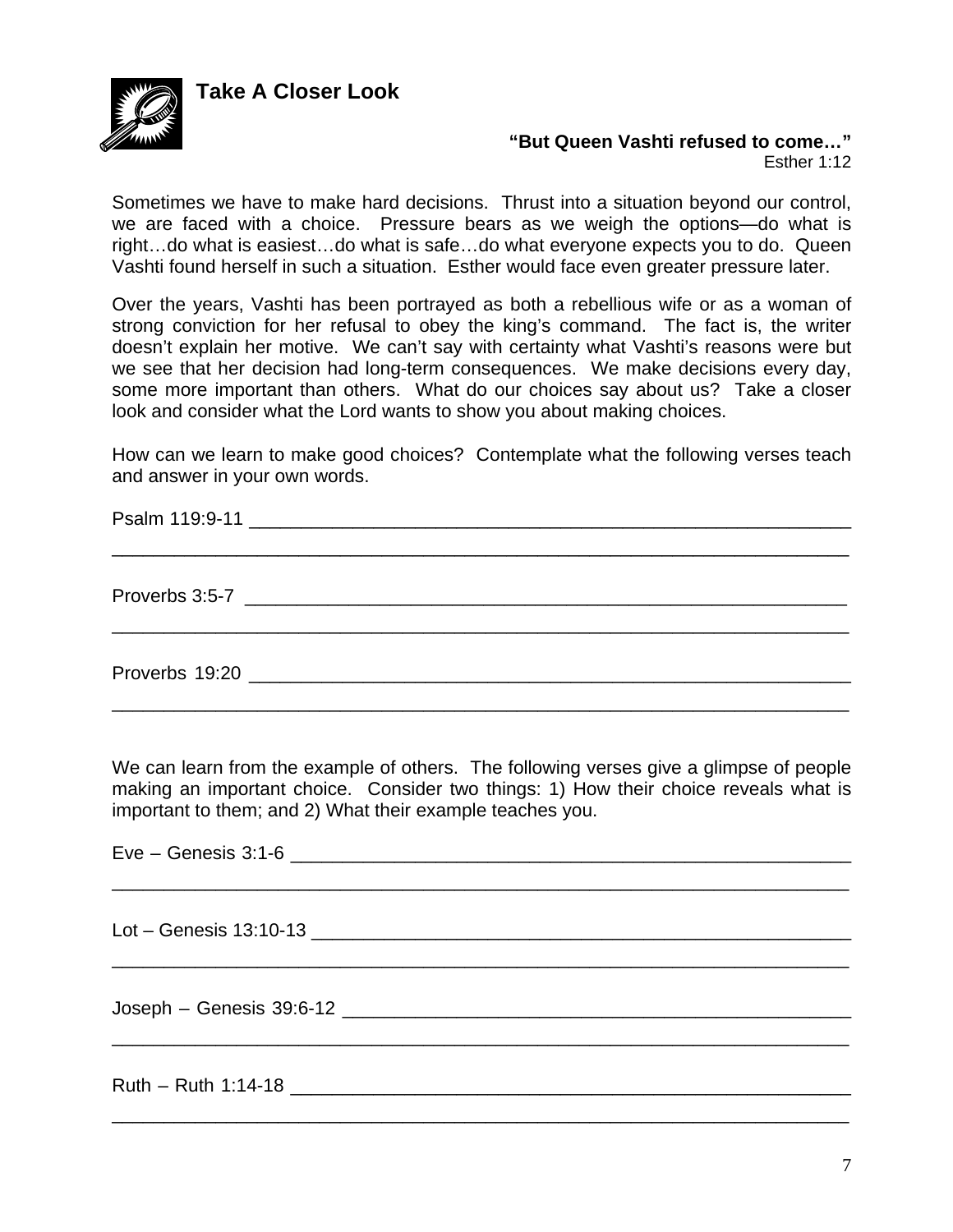| Nehemiah – Nehemiah 5:14-19                                                                                                                                                                                                                                                                                                                                                                                                |
|----------------------------------------------------------------------------------------------------------------------------------------------------------------------------------------------------------------------------------------------------------------------------------------------------------------------------------------------------------------------------------------------------------------------------|
|                                                                                                                                                                                                                                                                                                                                                                                                                            |
| Paul – Philippians 3:7-14 Learn Contract Contract Contract Contract Contract Contract Contract Contract Contract Contract Contract Contract Contract Contract Contract Contract Contract Contract Contract Contract Contract C                                                                                                                                                                                             |
| We don't always see the consequences of our decisions ahead of time. Certainly Vashti,<br>who was not a worshipper of Yahweh, the God of the Jews, did not see the far-reaching<br>consequences of her choice. But as a child of God, we have a blessed advantage in<br>making decisions. What can you count on when faced with a difficult choice? As you<br>read, note if there are any conditions to the promise given. |

What do our choices say about us? Take some time for reflection. Consider the most important decision or choice you are facing at the present time. As you weigh the outcome, put the following considerations in the order of their importance *to you*, with #1 being the most important.

- \_\_\_ Outcome will be what I'm hoping for. \_\_\_\_ God will be glorified.
- Lackening in God's will. The same seeing immediate results.
	- Little or no disruption in my life. \_\_\_\_\_\_\_\_\_\_\_\_\_\_\_\_\_\_\_\_\_ Spiritual growth.
- Lacker Getting a clear answer. The same control of the Moman's intuition.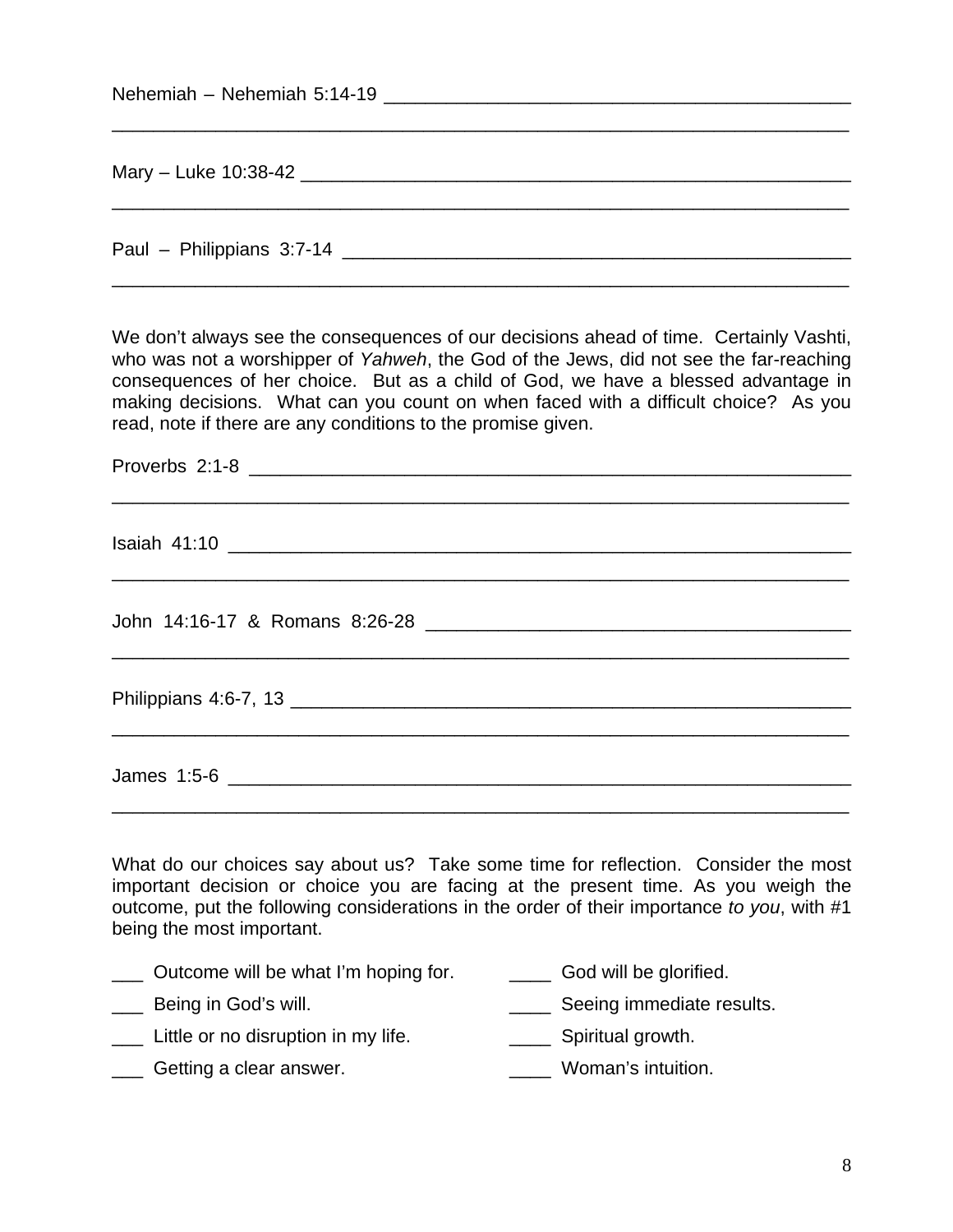## **God's Word Bearing Fruit**



For you personally, what has been the most important lesson from this chapter? How will you put what you have learned into practice?

\_\_\_\_\_\_\_\_\_\_\_\_\_\_\_\_\_\_\_\_\_\_\_\_\_\_\_\_\_\_\_\_\_\_\_\_\_\_\_\_\_\_\_\_\_\_\_\_\_\_\_\_\_\_\_\_\_\_

\_\_\_\_\_\_\_\_\_\_\_\_\_\_\_\_\_\_\_\_\_\_\_\_\_\_\_\_\_\_\_\_\_\_\_\_\_\_\_\_\_\_\_\_\_\_\_\_\_\_\_\_\_\_\_\_\_\_

## **Something to Think About . . .**

Our choices reveal the kind of person we are, but there is another side to the coin. We may, by our choices, also determine what kind of person we will become. - A.W. Tozer -

\_\_\_\_\_\_\_\_\_\_\_\_\_\_\_\_\_\_\_\_\_\_\_\_\_\_\_\_\_\_\_\_\_\_\_\_\_\_\_\_\_\_\_\_\_\_\_\_\_\_\_\_\_\_\_\_\_\_\_\_\_\_\_\_\_\_\_\_\_\_\_ \_\_\_\_\_\_\_\_\_\_\_\_\_\_\_\_\_\_\_\_\_\_\_\_\_\_\_\_\_\_\_\_\_\_\_\_\_\_\_\_\_\_\_\_\_\_\_\_\_\_\_\_\_\_\_\_\_\_\_\_\_\_\_\_\_\_\_\_\_\_\_